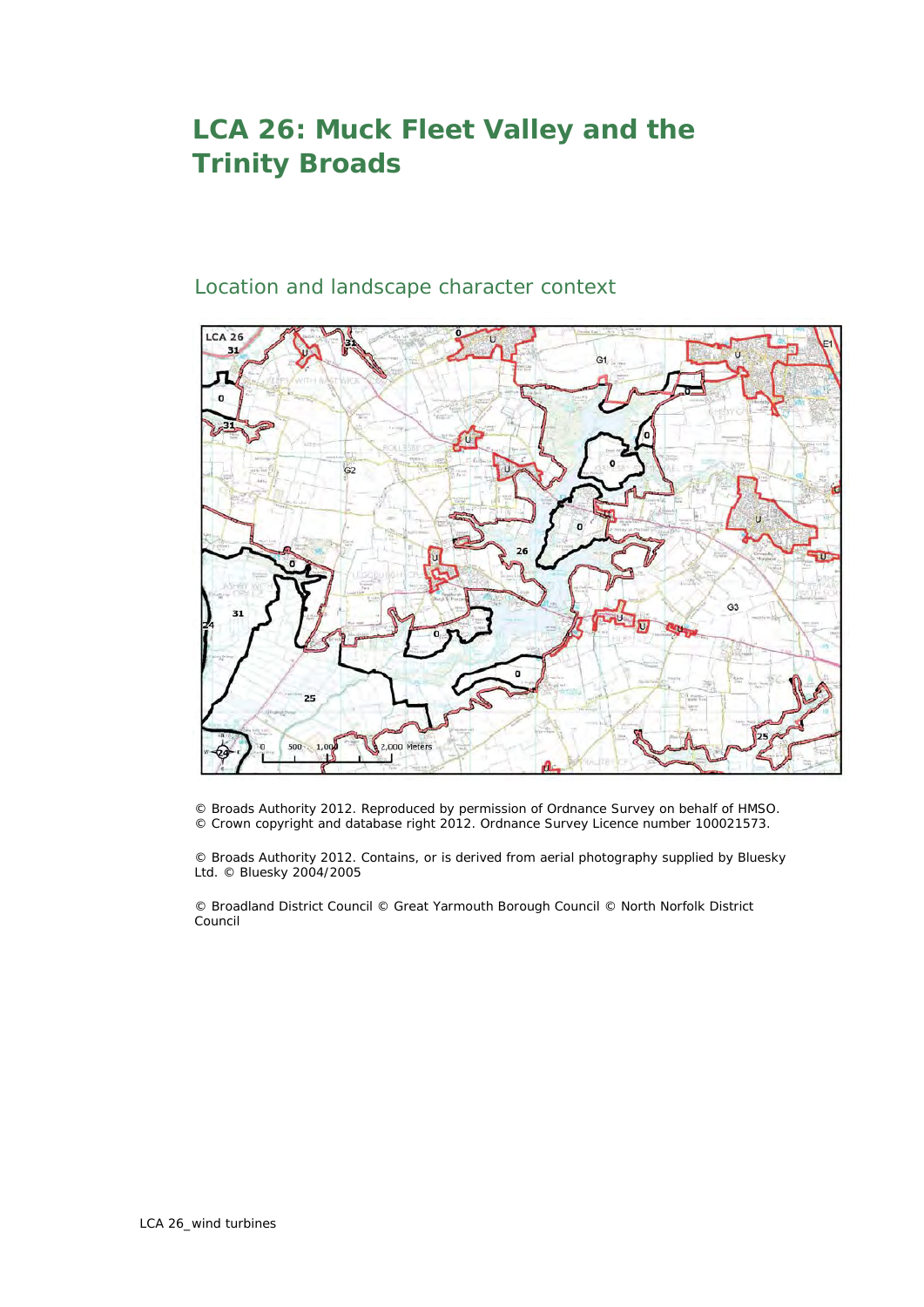## *Landscape Sensitivity Assessment for Wind Turbines*

| Criteria                                                                                        | <b>Lower sensitivity</b>                                                                                                                                                                                                                                                                                                                                                                                                                                                                                                                                                                                                       |  |  |                                                                                                                                                        |  | <b>Higher sensitivity</b> |  |  |
|-------------------------------------------------------------------------------------------------|--------------------------------------------------------------------------------------------------------------------------------------------------------------------------------------------------------------------------------------------------------------------------------------------------------------------------------------------------------------------------------------------------------------------------------------------------------------------------------------------------------------------------------------------------------------------------------------------------------------------------------|--|--|--------------------------------------------------------------------------------------------------------------------------------------------------------|--|---------------------------|--|--|
|                                                                                                 |                                                                                                                                                                                                                                                                                                                                                                                                                                                                                                                                                                                                                                |  |  |                                                                                                                                                        |  |                           |  |  |
| 1. Scenic and<br>special qualities                                                              | The sense of tranquillity and wildness is reflected in the quiet, rural and<br>largely undeveloped character of this area. This sense of tranquillity would<br>be highly sensitive to the introduction of tall, moving structures such as<br>turbines and also to supporting infrastructure (such as pylons for off-shore<br>schemes). This because of the effect that such elements could have upon<br>the perception of these scenic/special qualities.                                                                                                                                                                      |  |  |                                                                                                                                                        |  |                           |  |  |
|                                                                                                 |                                                                                                                                                                                                                                                                                                                                                                                                                                                                                                                                                                                                                                |  |  |                                                                                                                                                        |  |                           |  |  |
| 2. Enclosure and<br>scale                                                                       | The often enclosed character created by sinuous, reed-fringed broads and<br>carr woodland backdrops, and the associated strong sense of enclosure,<br>would be highly sensitive to large scale elements such as wind turbines, due<br>to the potential confusion they would introduce. The landscape also<br>includes a number of human scale elements (such as seasonal recreational<br>boating) which would also be sensitive to turbines.                                                                                                                                                                                   |  |  |                                                                                                                                                        |  |                           |  |  |
| 3.Landscape and<br>land cover<br>pattern                                                        |                                                                                                                                                                                                                                                                                                                                                                                                                                                                                                                                                                                                                                |  |  |                                                                                                                                                        |  |                           |  |  |
|                                                                                                 | The richly varied and intricate landscape pattern created by waterways,<br>sinuous broads, reed ronds and carr woodland, together with associated<br>fine grain appearance, would be highly sensitive to turbines due to the<br>difference in scale and the effect they would have on perception/coherence<br>of this landscape pattern.                                                                                                                                                                                                                                                                                       |  |  |                                                                                                                                                        |  |                           |  |  |
| 4.Skylines                                                                                      |                                                                                                                                                                                                                                                                                                                                                                                                                                                                                                                                                                                                                                |  |  |                                                                                                                                                        |  |                           |  |  |
|                                                                                                 | elements such as turbines.                                                                                                                                                                                                                                                                                                                                                                                                                                                                                                                                                                                                     |  |  | The wooded skylines are of an essentially undeveloped character which<br>would be highly sensitive by virtue of this, to introduction of any developed |  |                           |  |  |
| 5. Perception and<br>experience of the<br>landscape                                             |                                                                                                                                                                                                                                                                                                                                                                                                                                                                                                                                                                                                                                |  |  |                                                                                                                                                        |  |                           |  |  |
|                                                                                                 | The relative absence of human influence and the associated tranquil, rural<br>character associated with the experience of this character area would be<br>sensitive to the introduction of development such as wind turbines.                                                                                                                                                                                                                                                                                                                                                                                                  |  |  |                                                                                                                                                        |  |                           |  |  |
|                                                                                                 |                                                                                                                                                                                                                                                                                                                                                                                                                                                                                                                                                                                                                                |  |  |                                                                                                                                                        |  |                           |  |  |
| 6. Historic<br>landscape<br>character                                                           | This area exhibits a number of historic landscape types whose coherence<br>would potentially be affected by wind turbine development, and which<br>would therefore be sensitive, such as broads/reservoirs fringed by carr<br>woodland and regenerated carr and small scattered areas of 17 <sup>th</sup> -20 <sup>th</sup><br>century rectilinear grazing marsh.                                                                                                                                                                                                                                                              |  |  |                                                                                                                                                        |  |                           |  |  |
|                                                                                                 |                                                                                                                                                                                                                                                                                                                                                                                                                                                                                                                                                                                                                                |  |  |                                                                                                                                                        |  |                           |  |  |
| 7. Visual<br>sensitivities and<br>intervisibility<br>with areas<br>outside the<br><b>Broads</b> | A high degree of visual filtering is created by the valley sides and the<br>presence of the carr woodlands, which create almost continuous visual<br>foiling and results in very little intervisibility with landscapes beyond the<br>area. However, as demonstrated by the existing Somerton Windfarm which<br>is intervisible with the area, the extent of visual filtering such features<br>provide in relation to larger structures such as turbines is limited.<br>Sensitivity to turbines in visual terms is therefore no less than moderate,<br>given the above.                                                        |  |  |                                                                                                                                                        |  |                           |  |  |
|                                                                                                 |                                                                                                                                                                                                                                                                                                                                                                                                                                                                                                                                                                                                                                |  |  |                                                                                                                                                        |  |                           |  |  |
| <b>Discussion on</b><br>landscape<br>sensitivity                                                | Overall landscape sensitivity of this area to wind turbines and associated<br>tall infrastructure such as pylons is high. This is due to the presence of<br>sensitive special qualities, principally represented by the area's sense of<br>tranquillity and undeveloped character, which would be sensitive to the<br>introduction of turbines. Other factors which are essential to this sensitivity<br>judgement are the undeveloped skyline character and the presence of fine<br>grain historic features and landscape elements which would be vulnerable to<br>the introduction of large scale elements such as turbines. |  |  |                                                                                                                                                        |  |                           |  |  |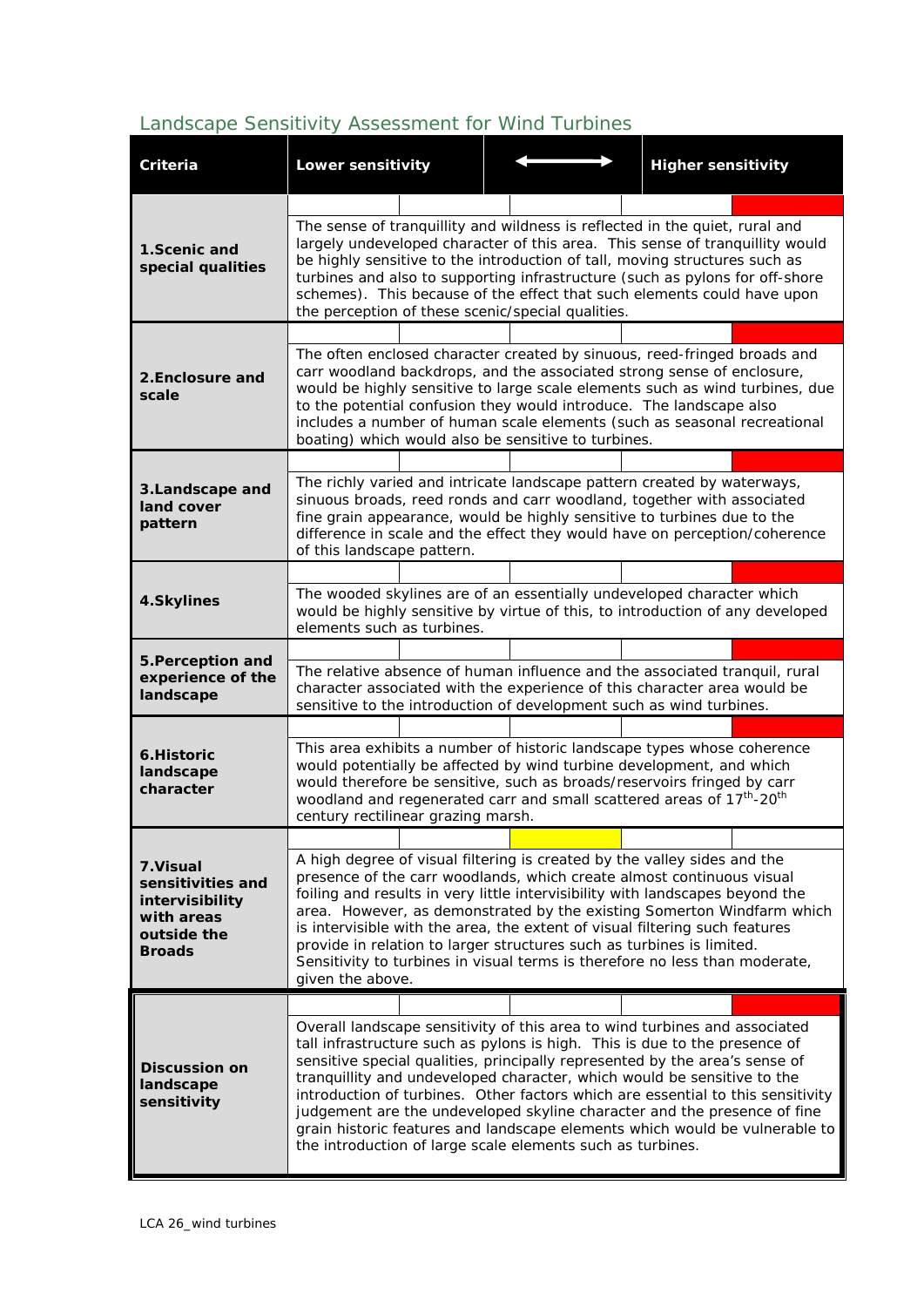|                                                                                                                                                                              | This judgement also applies to large infrastructure for off shore wind farm<br>schemes, such as pylons.                                                                                                                                                                                                                                                                                                                                                                                                                                                                                                                         |   |                   |       |  |  |  |  |  |
|------------------------------------------------------------------------------------------------------------------------------------------------------------------------------|---------------------------------------------------------------------------------------------------------------------------------------------------------------------------------------------------------------------------------------------------------------------------------------------------------------------------------------------------------------------------------------------------------------------------------------------------------------------------------------------------------------------------------------------------------------------------------------------------------------------------------|---|-------------------|-------|--|--|--|--|--|
|                                                                                                                                                                              | Land within the character areas<br>Land outside the Executive Area                                                                                                                                                                                                                                                                                                                                                                                                                                                                                                                                                              |   |                   |       |  |  |  |  |  |
|                                                                                                                                                                              | Small (0-20m)                                                                                                                                                                                                                                                                                                                                                                                                                                                                                                                                                                                                                   | н | Small (0-20m)     | $M-H$ |  |  |  |  |  |
|                                                                                                                                                                              | Medium (20-50m)                                                                                                                                                                                                                                                                                                                                                                                                                                                                                                                                                                                                                 | н | Medium (20-50m)   | н     |  |  |  |  |  |
|                                                                                                                                                                              | Large (50-70m)                                                                                                                                                                                                                                                                                                                                                                                                                                                                                                                                                                                                                  | н | Large (50-70m)    | н     |  |  |  |  |  |
|                                                                                                                                                                              | Very large (70m+)                                                                                                                                                                                                                                                                                                                                                                                                                                                                                                                                                                                                               | н | Very large (70m+) | H.    |  |  |  |  |  |
| Sensitivity to<br>different turbine<br>heights                                                                                                                               | Commentary:<br>This area has no comparable vertical features or scale references similar to<br>any turbine types in the identified typology. As such, landscape sensitivity<br>is high for all typologies, for the reasons set out in the overall sensitivity<br>judgement above.                                                                                                                                                                                                                                                                                                                                               |   |                   |       |  |  |  |  |  |
|                                                                                                                                                                              | Landscapes outside the Executive Area                                                                                                                                                                                                                                                                                                                                                                                                                                                                                                                                                                                           |   |                   |       |  |  |  |  |  |
|                                                                                                                                                                              | Relevant landscape character areas and sensitivities:                                                                                                                                                                                                                                                                                                                                                                                                                                                                                                                                                                           |   |                   |       |  |  |  |  |  |
|                                                                                                                                                                              | Great Yarmouth Borough -<br>G1: East Flegg Settled Farmland: Fieldwork confirmed the prominence of<br>Somerton Windfarm in addition to the wooded landscape backdrop created<br>by carr woodlands at the Trinity Broads.                                                                                                                                                                                                                                                                                                                                                                                                        |   |                   |       |  |  |  |  |  |
|                                                                                                                                                                              | G2: West Flegg Settled Farmland: Views are punctuated by vertical features<br>such as wind pumps, turbines (Somerton and offshore) with views to and<br>from the Broads, although there is a degree of enclosure associated with<br>the edge of the Broads.                                                                                                                                                                                                                                                                                                                                                                     |   |                   |       |  |  |  |  |  |
|                                                                                                                                                                              | G3: Ormesby and Filby Settled Farmland: Panoramic views albeit contained<br>by the wooded backdrop of the Broads. Vertical elements such the turbines<br>at Somerton are visible, and the interface with the wetland landscapes of<br>the Executive Area provide localised textural variation and interest.                                                                                                                                                                                                                                                                                                                     |   |                   |       |  |  |  |  |  |
|                                                                                                                                                                              | Fieldwork confirmed that these character areas are visible through filtered<br>views (carr woodland) from the Executive Area. However, due to the<br>largely undeveloped skyline character and resultant visual prominence of<br>turbines such as those at Somerton, sensitivity of the landscapes outside<br>the Executive Area remains high to nearly all turbine typologies (skylines,<br>prominence of such features in relation to the Broads). The exception is<br>the smallest turbine typology where this could potentially be visually<br>absorbed behind the carr woodlands, although much would depend on<br>siting. |   |                   |       |  |  |  |  |  |
| <b>Commentary on</b><br>different cluster<br>sizes<br>Single turbine<br><b>Small clusters</b><br>$(5$ turbines)<br><b>Medium (6-10)</b><br>Large (11-25)<br>Very large (>26) | Land within the character areas<br>Land outside the Executive Area                                                                                                                                                                                                                                                                                                                                                                                                                                                                                                                                                              |   |                   |       |  |  |  |  |  |
|                                                                                                                                                                              | Single turbine                                                                                                                                                                                                                                                                                                                                                                                                                                                                                                                                                                                                                  | н | Single turbine    | $M-H$ |  |  |  |  |  |
|                                                                                                                                                                              | $<$ 5 turbines                                                                                                                                                                                                                                                                                                                                                                                                                                                                                                                                                                                                                  | н | <5 turbines       | н     |  |  |  |  |  |
|                                                                                                                                                                              | 6-10 turbines                                                                                                                                                                                                                                                                                                                                                                                                                                                                                                                                                                                                                   | н | 6-10 turbines     | н     |  |  |  |  |  |
|                                                                                                                                                                              | 11-25 turbines                                                                                                                                                                                                                                                                                                                                                                                                                                                                                                                                                                                                                  | н | 11-25 turbines    | н     |  |  |  |  |  |
|                                                                                                                                                                              | >26 turbines                                                                                                                                                                                                                                                                                                                                                                                                                                                                                                                                                                                                                    | н | >26 turbines      | н     |  |  |  |  |  |